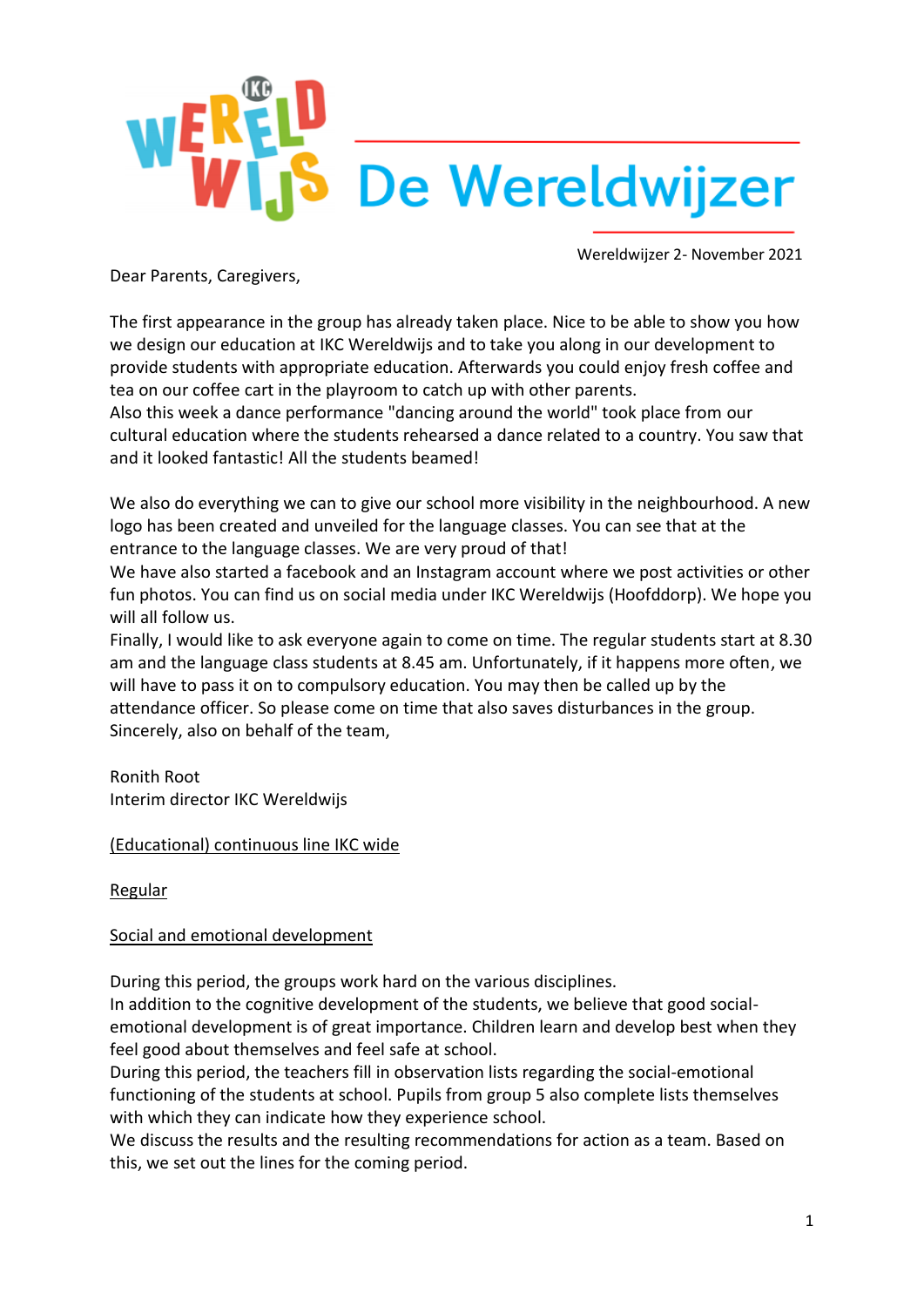

#### Towards a healthy school

In week 38, healthy relationships and sexuality classes took place. Our vision for these lessons is as follows: When we communicate about healthy relationships and sexuality, we at IKC Wereldwijs keep an eye on everyone's own standards and values. During these lessons we treat each other in a respectful and loving way, so that everyone feels safe.

From week 46 onwards, the children will again receive school fruit on Wednesdays, Thursdays and Fridays. We also encourage healthy food and snacks. Please also take this into account if you are allowed to treat.

Because our school pays attention to these themes, the school is eligible for a "Healthy school" vignette.



#### What does the calculation coordinator do?

From this school year we will be working with a math coordinator at IKC Wereldwijs. The math coordinator ensures that the school as a whole does its best to improve math education, so that the students can develop optimally in this area. The coordinator encourages and supports his colleagues in teaching the lessons and investigates what materials are needed, for example, to be able to give the lessons even better. For example, you may have heard your child talk enthusiastically about a time-keeping lesson where each student had a small clock, a lesson about a kilometer or decameter in which they looked in the square with a measuring wheel or measuring tapes to see how far that really is whether the lesson about a dm3 where exactly, but also exactly 1 liter of water fit. By being active from group 1 to group 8, the children learn to count even better.

This is of course just one example, but together with the team, the math coordinator is committed to even better math education at IKC Wereldwijs. In this way we continue to develop together and your child will reap the benefits!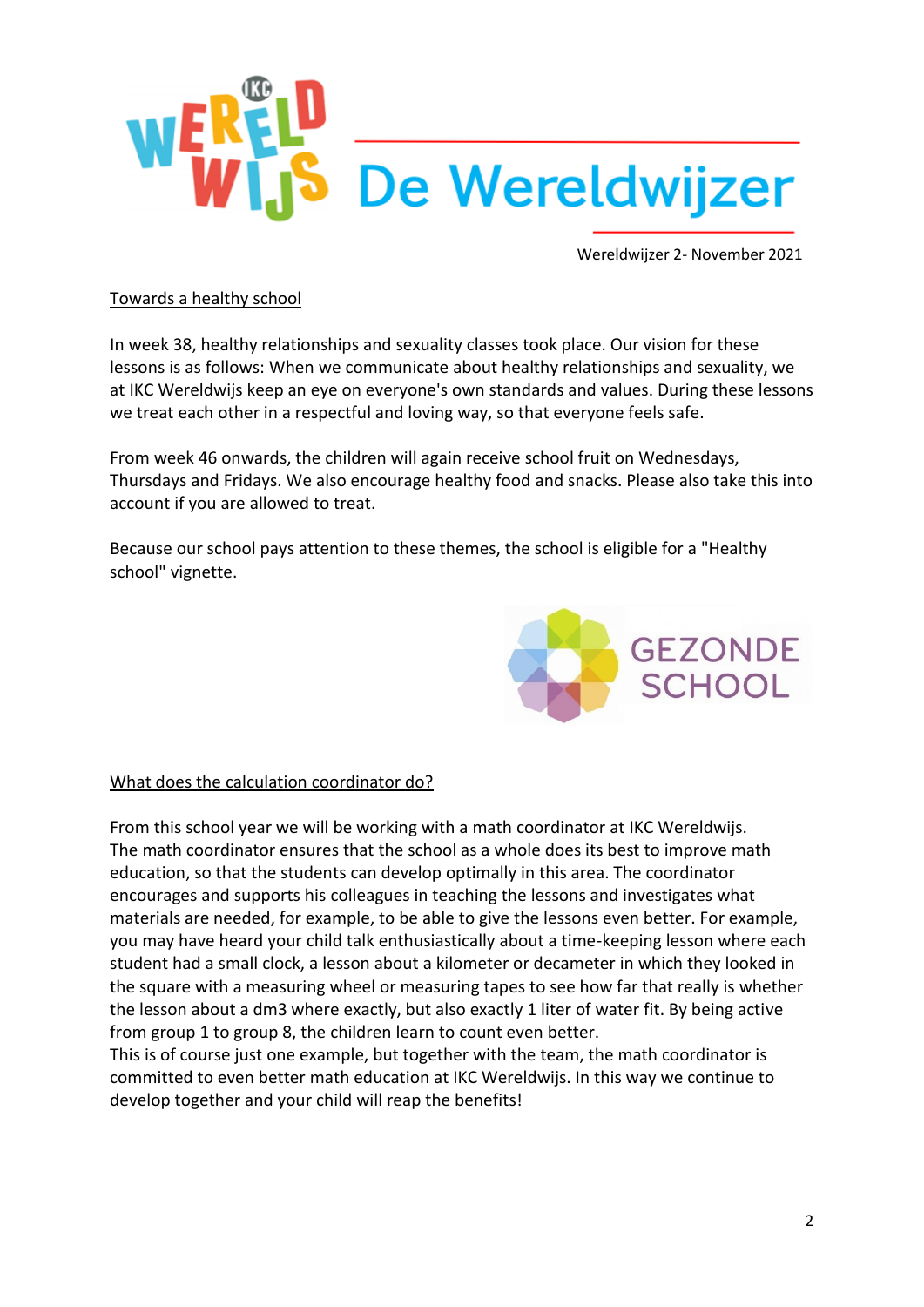

#### Week of media literacy:

The Week of Media Literacy will take place from 5 to 12 November 2021. At our school, group 8 participates in the MediaMasters. This is a great online platform, in which a theme is central for 5 days. You can read more information on Mediamasters.nl For example, during media literacy classes, your child learns to think critically with regard to what they see online (think of Youtube, TikTok and Instagram, how do you deal with this safely and sensibly?). Your child will learn about the difference between real and fake news, take a look at how media changes over the years and so much more. In short: media literacy prepares our students for the future. We hope that you will also talk about this topic with your child at home.



First "View in the group":

How nice to see you back in the school. There was a great turnout. It was nice to see that the students were able to show their parents where they are in the classroom and what they are learning. Afterwards we experienced the coffee moment in the teacher's room as pleasant. Take some time to talk about our children. We hope to see you again soon at the next "View in the group" moment.

#### Dancing around the world

Last week the students of IKC Wereldwijs danced with the Art Brigade the world around and they will also do it next week. In this spectacular dance project, each group learns a dance, appropriate to a country/culture. In this way, the students are introduced to quite a few countries in a cheerful and healthy way.

During the two weeks while the Art Brigade is at school, the teachers provide background information about the culture of dance and music in the country/continent of origin based on the teaching materials. For this, the Art Brigade has flowboards full of videos and other visual material that have to do with the music and dance from the culture in question.

Last week the language classes already showed their performance, Thursday 4 November it's the turn of the regular groups!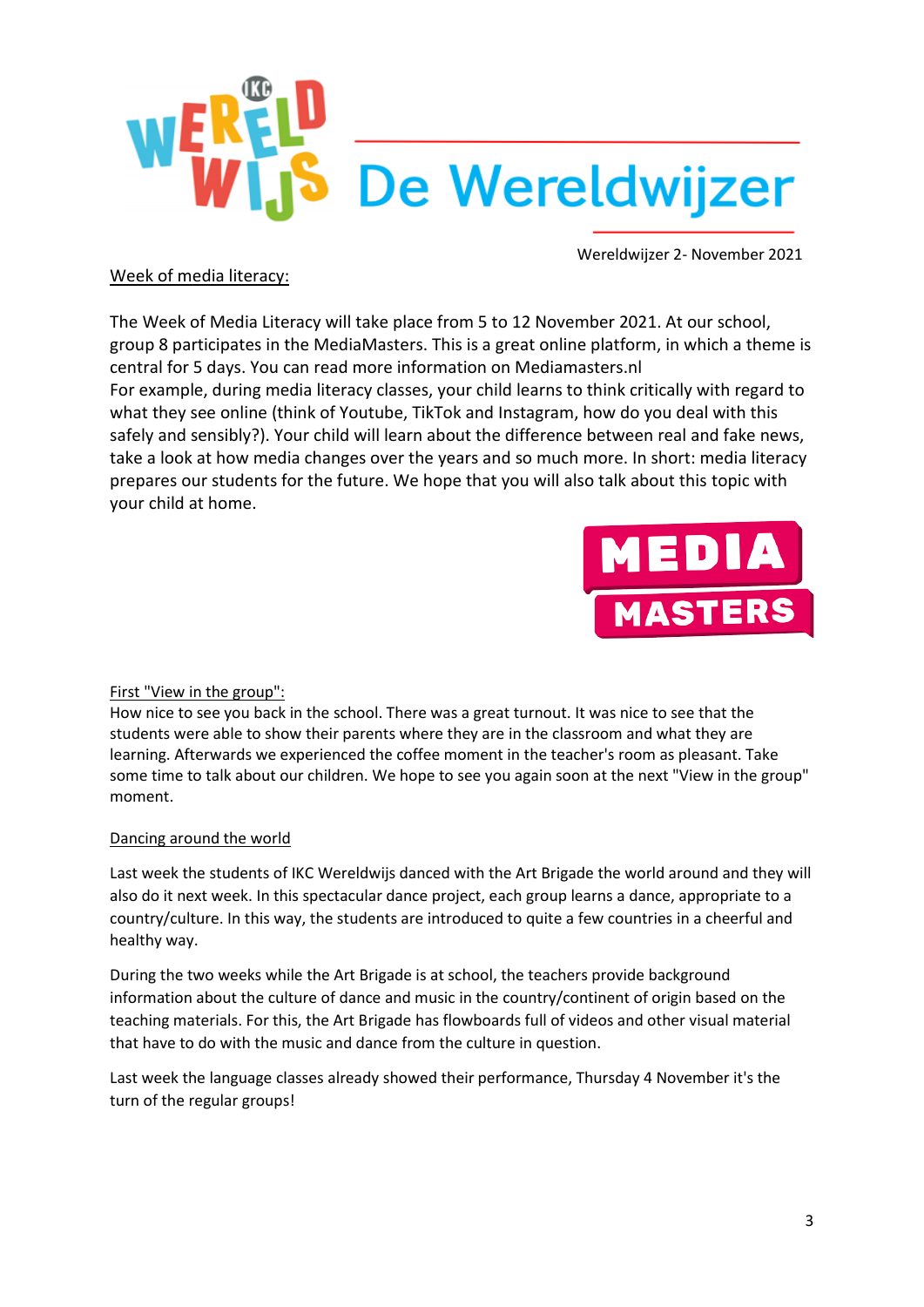## REID<br>VIS De Wereldwijzer  $W_{\text{LZ}}^{\text{ER}}$





#### Language classes

#### Staal

This year we started with the Staal voor Spelling method in the Language Classes. An important part is that a short dictation takes place every day. It is okay if children misspell a word. Then we look exactly why you write the word that way. Different categories of words are treated, for example the chop word. You chop the word into pieces (sounds) and write the letters as you hear them. For example dance; d-a-n-c-e.

#### Test weeks

There will be test weeks this and next week. Not all students take the same tests. This depends on the level and age. Pupils who have just started and do not yet speak much Dutch, of course, do not take tests yet. We do most tests when a student has been at school for 20 weeks (six months) and 40 weeks (1 year). The results of the tests are compared with the goals of the student. The teacher then has a student meeting with the internal counselor to discuss the development of all students. After the test weeks, the teacher will also invite many parents for a parent meeting to discuss the results.

#### Human Resources

#### Return maternity leave

Miss Anneloes and Miss Marielle T. (regular) will return from maternity leave on 15 and 22 November. Miss Kim will communicate to the groups involved what their return will look like.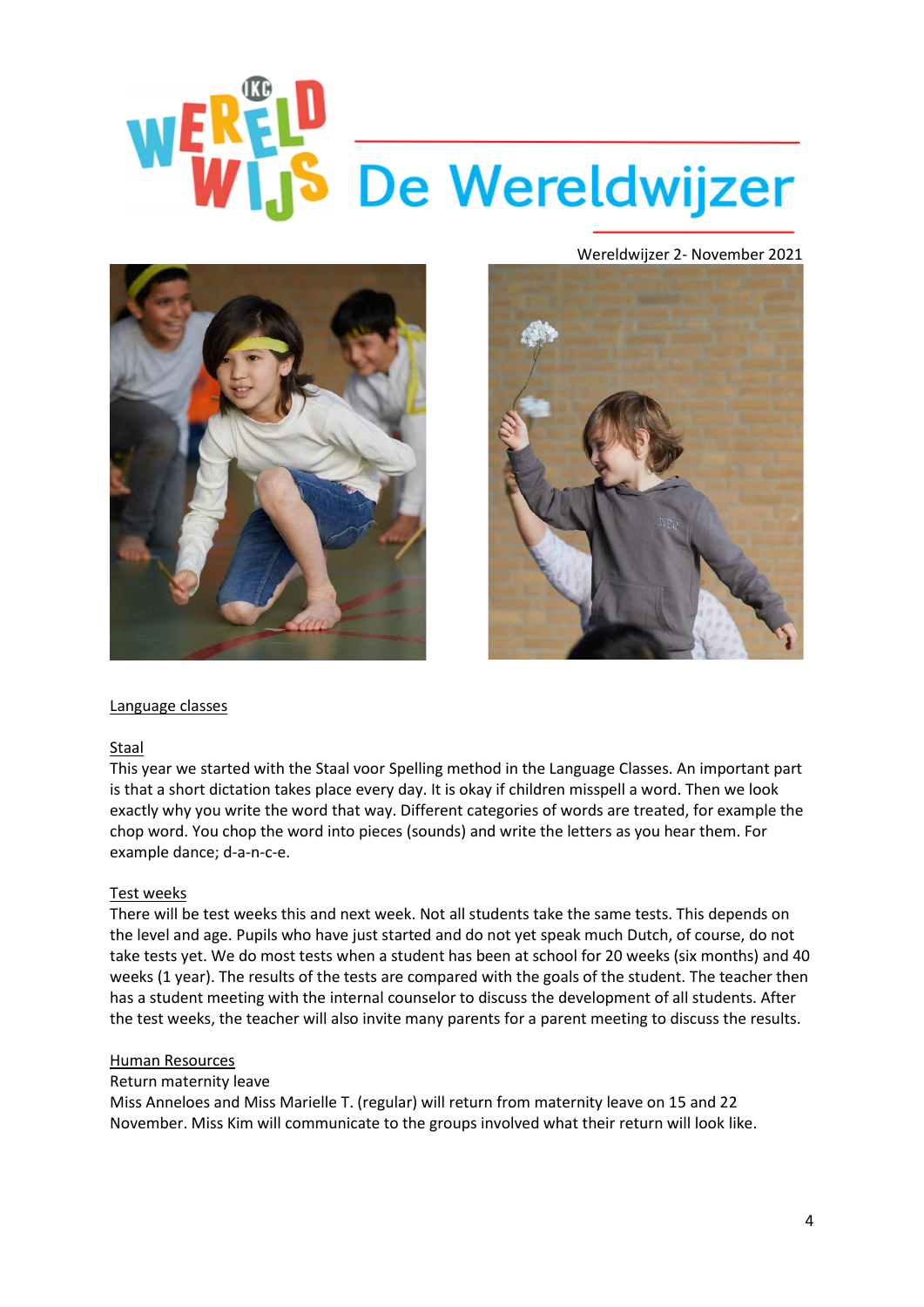

Veerle Verwer ITK yellow

Miss Bettina works 4 days. The 5th day will be done by teacher Veerle in the coming weeks. She will introduce herself below.



Hello everyone! My name is Veerle and I am 20 years old.

I am in my last year of pabo. In addition to my studies, I work here at IKC Wereldwijs. I also do the minor physical education with which I can give gym lessons. Besides my education I like to read and bake!

#### **Organisational matters**

#### New and departing students

#### Regular:

#### New students

We welcome: Jealynn, Yasmine, Anas, Sevim and Aymen I group 1-2. Sanam welcome to group 3. We wish you a nice time at our school.

The doors of IKC Wereldwijs will be open on Monday 29 November from 9:00 am to 10:00 am to all parents who are looking for a daycare center, playgroup or primary school for their child. If you have acquaintances or family with young children who are looking for a nice daycare or school for their child, please inform them about our open morning. During this morning, the team leader of the children 0 to 4 years old and the education team leader will give a tour of the building. There is also an opportunity to ask questions. Of course there is a cup of coffee or tea ready. Last week you also received the flyer in your mail.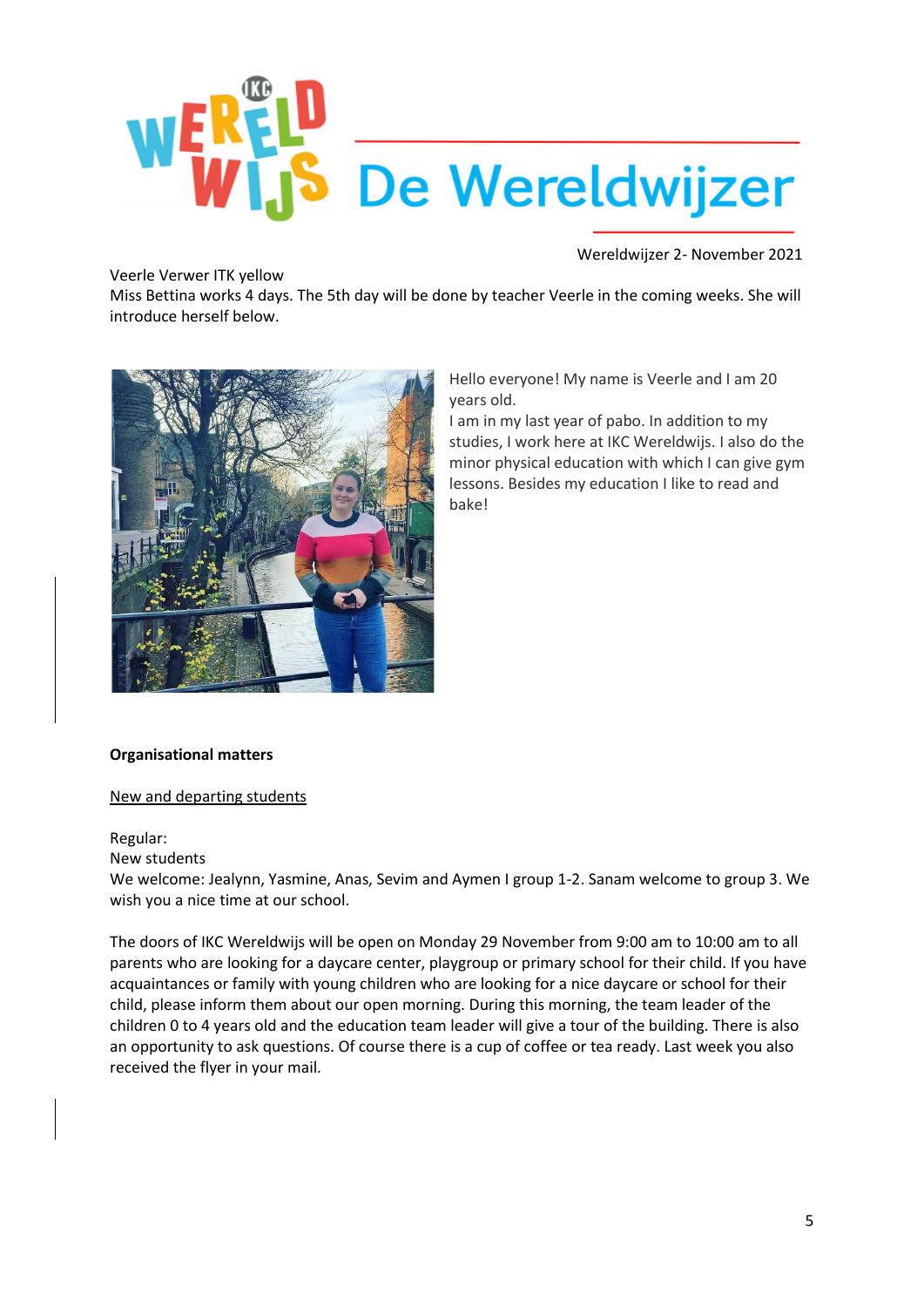## **WER S** De Wereldwijzer

Wereldwijzer 2- November 2021



#### Language classes:

The following students have started in the Language Classes in the past period: In group Green: Sasha, Raavya and Sibella In group Red: Nahier and Luke In group White: Nouh and Ritaj In group Blue: Kuba and Zainab In group Orange: Abdullah We wish you a lot of fun at our school!

Anas from group Green has moved on to group 1/2 of Regular and Raghav from Blue has moved on to another regular school.

Photos from the past period IKC breed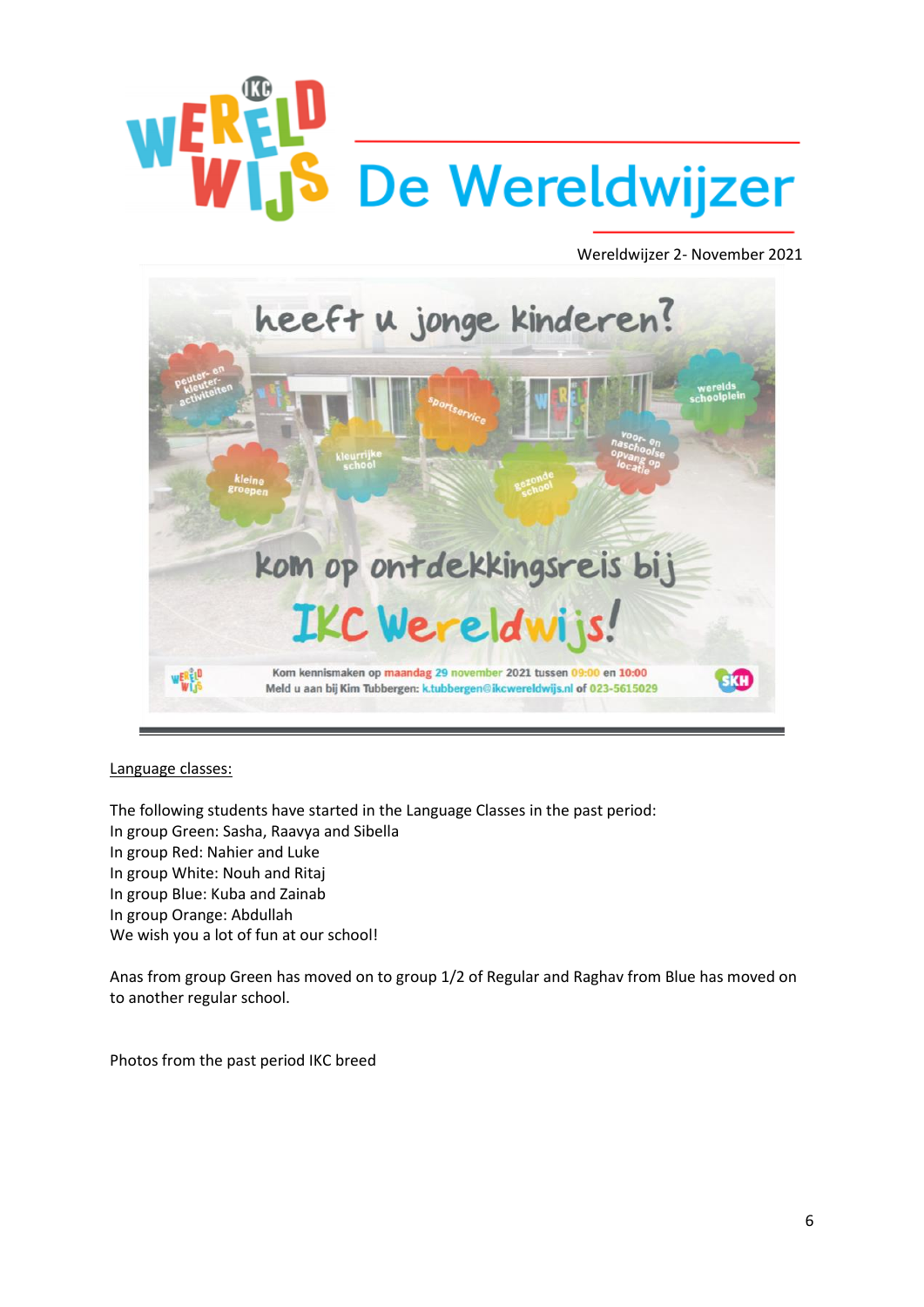

**Daycare** 



The SKH exists for 50 years! All groups paid attention to this. The toddler / toddler activities have also started again.

Kindergarten



Fall, fall, what do you have for sale….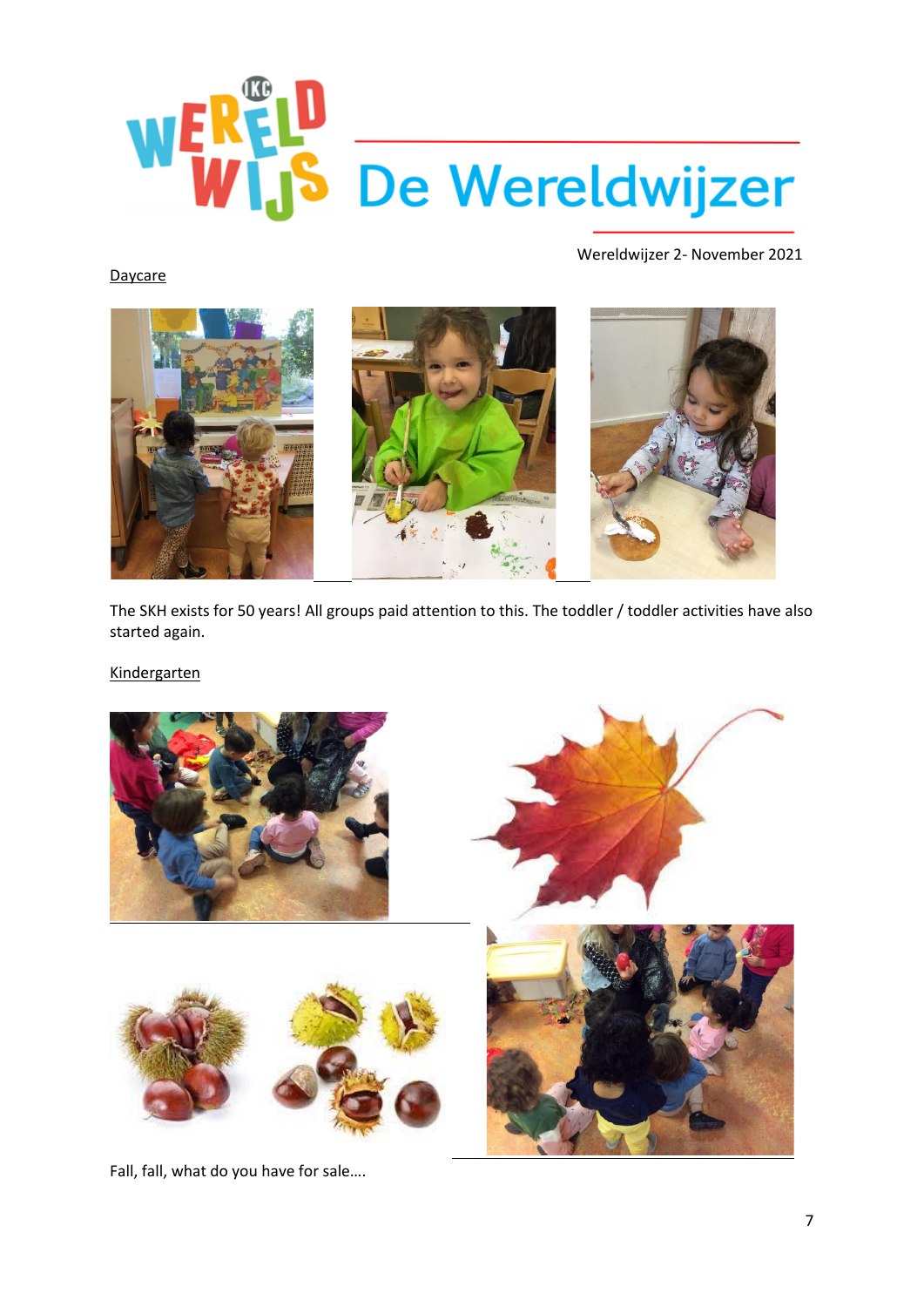

#### **Schoolcare**



The school care also works in themes. For the autumn holidays the theme was party, during the autumn holidays it was autumn and the theme until November 19 is "Witch soup and troll shit".

|    |     |    | November 2021                   | <b>Activities/Actions</b> |
|----|-----|----|---------------------------------|---------------------------|
| 44 | Mon | 01 |                                 |                           |
| 44 | Tue | 02 |                                 | <b>ITK Test Week</b>      |
| 44 | Wed | 03 | <b>ALV Parents' Association</b> |                           |
| 44 | Thu | 04 |                                 |                           |
| 44 | Fri | 05 | Wereldwijzer 2                  |                           |
|    |     |    |                                 |                           |
| 44 | Sat | 06 |                                 |                           |
| 44 | Sun | 07 |                                 |                           |
| 45 | Mon | 08 |                                 |                           |
| 45 | Tue | 09 | 19:00 IKC council               | <b>ITK Test Week</b>      |
| 45 | Wed | 10 |                                 |                           |
|    |     |    |                                 |                           |

#### Agenda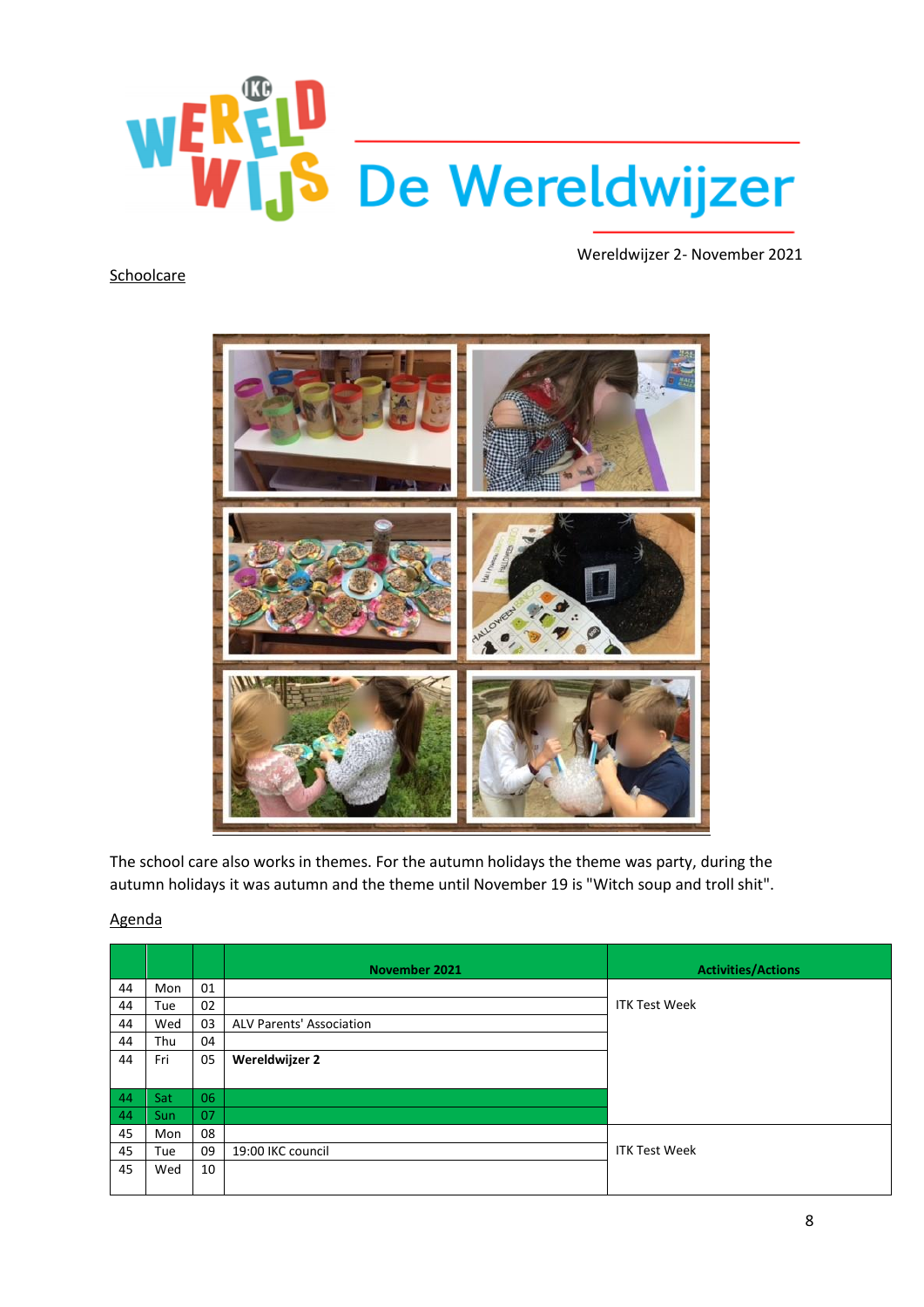# WERELD De Wereldwijzer

| 45 | Thu | 11 | <b>Sint Maarten</b>                       |                                           |
|----|-----|----|-------------------------------------------|-------------------------------------------|
| 45 | Fri | 12 |                                           |                                           |
| 45 | Sat | 13 |                                           |                                           |
| 45 | Sun | 14 |                                           |                                           |
| 46 | Mon | 15 | <b>Study Day</b>                          |                                           |
| 46 | Tue | 16 | Language class students free              | Group 1-2 Theme: Party 1 and 2 / What are |
| 46 | Wed | 17 |                                           | you celebrating? (6 weeks)                |
| 46 | Thu | 18 |                                           |                                           |
| 46 | Fri | 19 | Open podium 7/8                           |                                           |
| 46 | Sat | 20 |                                           |                                           |
| 46 | Sun | 21 |                                           |                                           |
| 47 | Mon | 22 |                                           |                                           |
| 47 | Tue | 23 |                                           | IKT Theme: Party!                         |
| 47 | Wed | 24 |                                           |                                           |
| 47 | Thu | 25 |                                           |                                           |
| 47 | Fri | 26 | Toy afternoon group 1 to 4 regular        |                                           |
| 47 | Sat | 27 |                                           |                                           |
| 47 | Sun | 28 |                                           |                                           |
|    |     |    |                                           |                                           |
| 48 | Mon | 29 | Open morning IKC (8:30 am - 2:00 am)      |                                           |
|    |     |    |                                           |                                           |
|    |     |    | Student Council 2 (1:30 PM - 2:15 PM)     |                                           |
|    | Tue |    |                                           |                                           |
| 48 |     | 30 |                                           |                                           |
|    |     |    | December 2021                             | <b>Activities/ Actions</b>                |
| 48 | Wed | 01 |                                           |                                           |
| 48 | Thu | 02 |                                           |                                           |
|    |     |    |                                           |                                           |
|    |     |    |                                           |                                           |
| 48 | Fri | 03 | <b>Sinterklaas celebration</b>            |                                           |
| 48 | Sat | 04 |                                           |                                           |
| 48 | Sun | 05 | Sinterklaas                               |                                           |
| 49 | Mon | 06 |                                           |                                           |
| 49 | Tue | 07 |                                           |                                           |
| 49 | Wed | 08 |                                           |                                           |
| 49 | Thu | 09 |                                           |                                           |
| 49 | Fri | 10 |                                           |                                           |
| 49 | Sat | 11 |                                           |                                           |
| 49 | Sun | 12 |                                           |                                           |
| 50 | Mon | 13 |                                           |                                           |
| 50 | Tue | 14 |                                           |                                           |
| 50 | Wed | 15 | <b>Funny Christmas Sweater Day</b>        |                                           |
|    |     |    | Group view (8:30-9:00 a.m.)               |                                           |
| 50 | Thu | 16 |                                           |                                           |
| 50 | Fri | 17 |                                           |                                           |
| 50 | Sat | 18 |                                           |                                           |
| 50 | Sun | 19 |                                           |                                           |
| 51 | Mon | 20 |                                           |                                           |
| 51 | Tue | 21 |                                           |                                           |
| 51 | Wed | 22 |                                           |                                           |
| 51 | Thu | 23 | Christmas lunch and dinner                |                                           |
| 51 | Fri | 24 | Wereldwijzer 3<br>School ends at 12 noon. |                                           |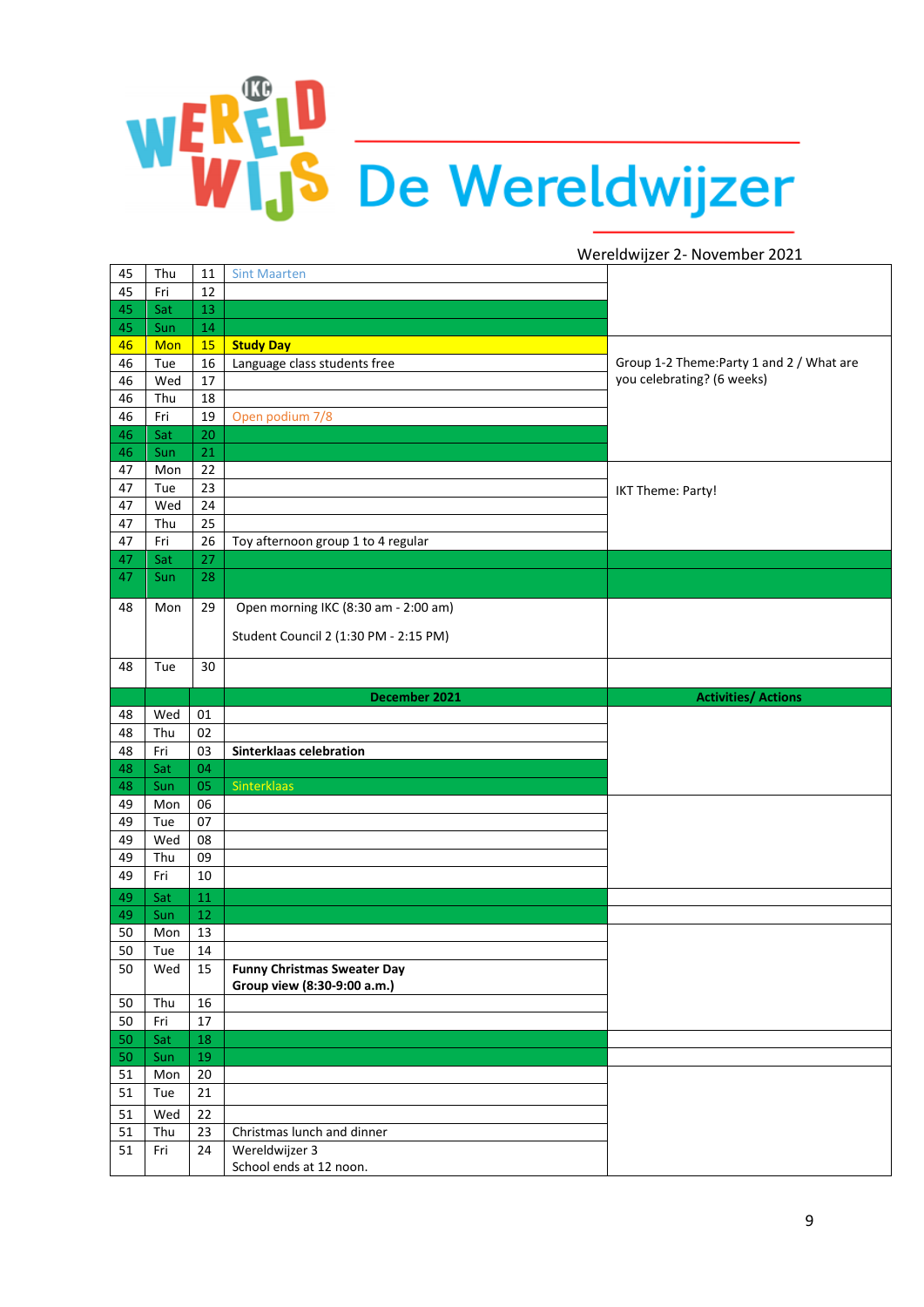



### **POSITIEF OPVOEDEN**

Soms is opvoeden een gevecht. Dan kan de cursus Positief Opvoeden ondersteuning geven.

**Daar leer je oorzaken van lastig gedrag te herkennen en gewenst gedrag te stimuleren om zo problemen te verminderen. Ook als je meer wilt weten over opvoeden of Positief Opvoeden is de cursus geschikt. Deelname is gratis voor inwoners Haarlemmermeer.** 

De cursus wordt gegeven volgens de Triple P-methode, Positief Pedagogisch Programma. Dit programma is 25 jaar geleden in Australië gestart en wereldwijd een succes. Het programma leidt tot een vermindering van gedrags- en emotionele problemen bij kinderen en helpt ouders zelfverzekerd en rustig te zijn.

Bekijk hier **[een filmpje](https://youtu.be/_7Hki_IYAP0)** over de cursus positief opvoeden 0-12

De cursus wordt gegeven volgens de vijf basisprincipes:

- 1. Kinderen een veilige en stimulerende omgeving bieden
- 2. Kinderen laten leren door positieve ondersteuning
- 3. Een aansprekende discipline hanteren
- 4. Realistische verwachtingen hebben
- 5. Goed voor jezelf als ouder zorgen

De cursus bestaat uit vier wekelijkse groepsbijeenkomsten van twee uur. Daarin leer je opvoedingsvaardigheden, stimuleren van de ontwikkeling van je kind, omgaan met het probleemgedrag en handvatten die je in veel situaties kunt gebruiken. Elke groep bestaat uit maximaal 12 deelnemers.

Tijdens de bijeenkomsten wordt gebruik gemaakt van filmpjes van situaties uit de praktijk. Ook krijg je een praktisch werkboek mee. Hierin staan opdrachten voor thuis die je helpen de vaardigheden onder de knie te krijgen.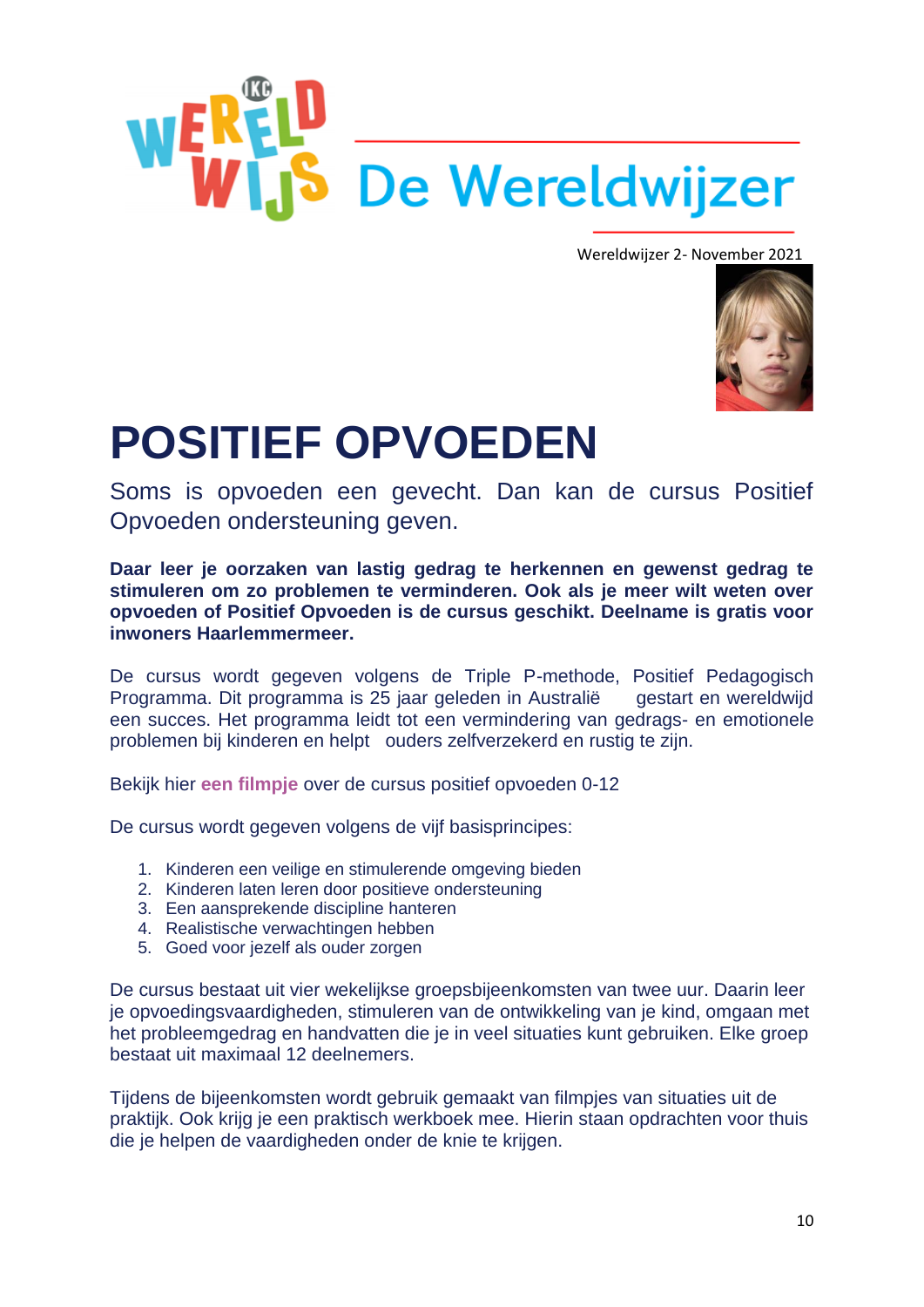

Na de eerste vier de groepsbijeenkomsten ga je thuis aan de slag en word je thuis gebeld door de begeleiders om te bespreken hoe het gaat. Tenslotte volgt een laatste bijeenkomst ter afsluiting.

Data groepscursus 2021 / 2022

#### Data zijn onder voorbehoud van de dan geldende coronamaatregelen

De cursus van 27 oktober had onvoldoende aanmeldingen en is verschoven naar startdatum 17 november.

| Woensdag 17, 24 nov, 1, 8. en 22 december<br>2021 | $19:00-$<br>21:00 | Buurtcentrum de Veste Schuilenburg 3 Hoofddorp                  |
|---------------------------------------------------|-------------------|-----------------------------------------------------------------|
| Dinsdag 1,8,15, 22 maart en 12 april 2022         | $19:00-$<br>21:00 | Centrum voor Jeugd en Gezin Graan voor Visch 14302<br>Hoofddorp |

#### **Aanmelden**

Deelnemen aan de cursus is gratis voor inwoners Haarlemmermeer . Je kunt je [hier](https://kennemerland.webcursistenmanager.nl/public/course/page/1)  [online](https://kennemerland.webcursistenmanager.nl/public/course/page/1) aanmelden of een e-mail sturen naar [cursus@vrk.nl.](mailto:cursus@vrk.nl) Komt u met 2 personen dan s.v.p. beide apart aanmelden. Op deze cursus zijn de volgende [voorwaarden](https://www.ggdkennemerland.nl/-/media/ggdwebsites-2016/documenten/jgz/cursusvoorwaarden-zonder-factuur.ashx?la=nl-nl) van toepassing.

#### Online cursus positief opvoeden

• De Positief opvoeden oudercursus is ook individueel online te volgen. In je eigen tempo volg je de acht modules over verschillende onderwerpen.

Dit varieert van het stimuleren van goed gedrag en ervoor zorgen dat boodschappen doen leuk is, tot het omgaan met ongewenst gedrag en ongehoorzaamheid.

- In elke module zie je videofilmpjes met demonstraties van positieve opvoedvaardigheden. Er zijn opdrachten om deze vaardigheden te gebruiken bij de dagelijkse uitdagingen van het opvoeden. Je werk wordt automatisch opgeslagen in een persoonlijk [werkboek.](https://nl.tripleponline.net/workbook.aspx)
- Ook zijn er 2 belmomenten met een trainer van de cursus om eventuele vragen te bespreken.
- Zodra je module 8 heeft afgerond, ontvang je via e-mail een opvoedcertificaat.